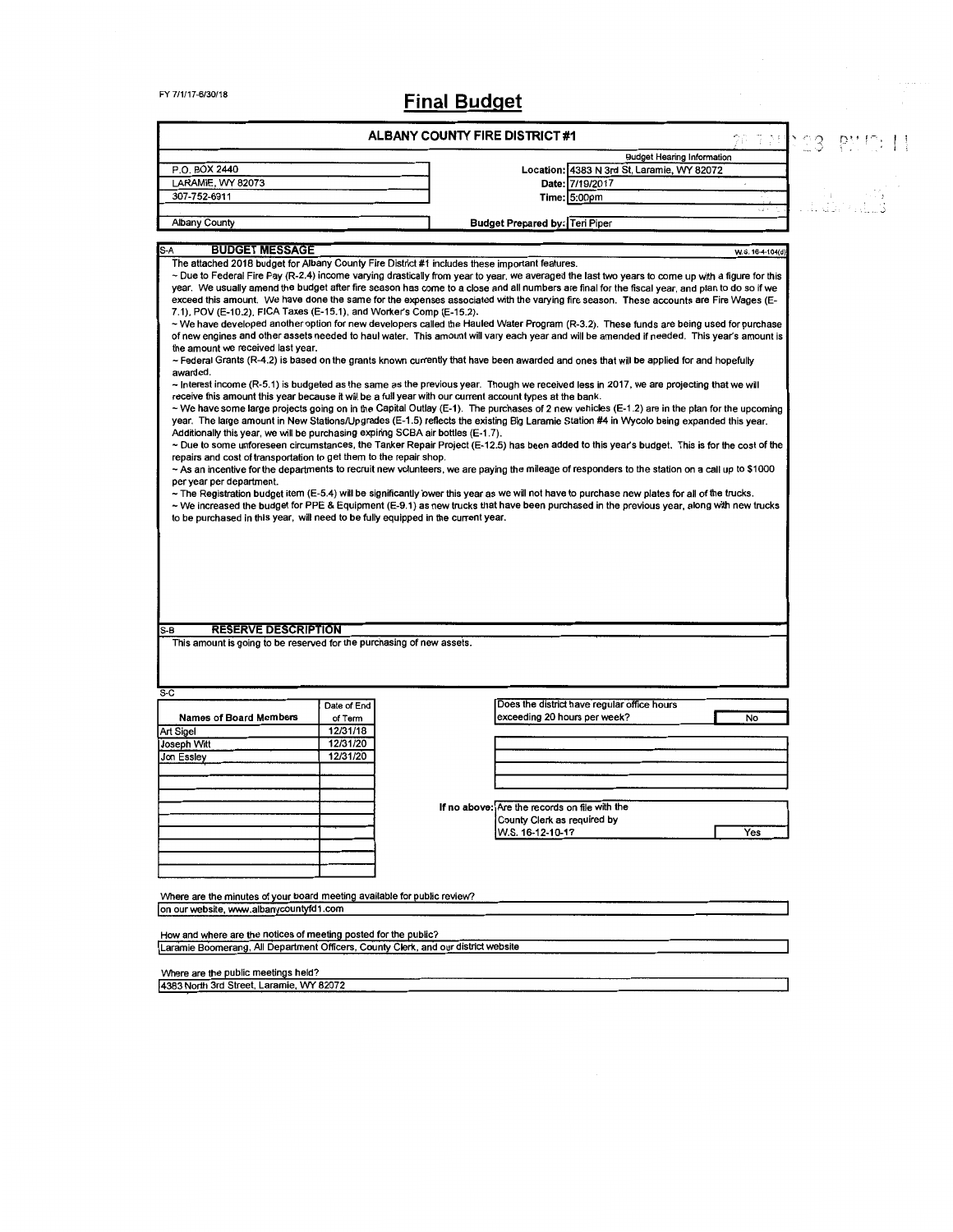## FINAL BUDGET SUMMARY

| <b>OVERVIEW</b>                            |                                                             | 2016-2017                                                | 2017-2018                       | <b>Final Approval</b>             |
|--------------------------------------------|-------------------------------------------------------------|----------------------------------------------------------|---------------------------------|-----------------------------------|
|                                            |                                                             | Estimated                                                | Proposed                        |                                   |
|                                            |                                                             |                                                          |                                 |                                   |
| <b>Total Budgeted Expenditures</b>         | \$614,874                                                   | \$929,314                                                | \$984,277                       | \$984,277                         |
| <b>Total Principal to Pay on Debt</b>      | \$0                                                         | \$0                                                      | \$0                             | \$0                               |
| <b>Total Change to Restricted Funds</b>    |                                                             | \$0                                                      | \$50,000                        | \$50,000                          |
|                                            |                                                             |                                                          |                                 |                                   |
|                                            |                                                             |                                                          |                                 | \$1,677,364                       |
| Amount requested from County Commissioners |                                                             | \$500,000                                                | \$500,000                       | \$500,000                         |
|                                            |                                                             |                                                          |                                 | \$0                               |
|                                            | <b>Total General Fund and Forecasted Revenues Available</b> | 2015-2016<br>Actual<br><b>Additional Funding Needed:</b> | \$0<br>\$1,374,829<br>\$482,980 | \$1,901,961<br>\$1,677,364<br>\$0 |

|                   | <b>REVENUE SUMMARY</b>                                            |                  | 2016-2017       | 2017-2018                                | <b>Final Approval</b>      |
|-------------------|-------------------------------------------------------------------|------------------|-----------------|------------------------------------------|----------------------------|
|                   |                                                                   |                  | Estimated       | Proposed                                 |                            |
|                   |                                                                   | \$0              | \$21,200        | \$21,200                                 | \$21,200                   |
| $S-7$             | <b>Operating Revenues</b><br>Tax levy (From the County Treasurer) | \$482,980        | \$500,000       | \$500,000                                | \$500,000                  |
| $S-8$             |                                                                   | \$173,392        | \$430,000       | \$300,000                                | \$300,000                  |
| $S-9$             | <b>Government Support</b>                                         |                  |                 |                                          |                            |
| $S-10$            | Grants                                                            | \$135,471<br>\$0 | \$15,000<br>\$0 | \$55,500<br>\$0                          | \$55,500<br>\$0            |
| $S-11$            | Other County Support (Not from Co. Treas.)                        | \$3,248          | \$38,575        | \$400                                    | \$400                      |
| $S-12$            | <b>Miscellaneous</b>                                              | \$0              | \$0             | \$0                                      | \$0                        |
| $S-13$            | <b>Other Forecasted Revenue</b>                                   |                  |                 |                                          |                            |
| $S-14$            | <b>Total Revenue</b>                                              | \$795,091        | \$1,004,775     | \$877,100                                | \$877,100                  |
| FY 7/1/17-6/30/18 |                                                                   |                  |                 | ALBANY COUNTY FIRE DISTRICT #1           |                            |
|                   | <b>EXPENDITURE SUMMARY</b>                                        | 2015-2016        | 2016-2017       | 2017-2018                                | Final Approval             |
|                   |                                                                   | Actual           | Estimated       | Proposed                                 |                            |
|                   |                                                                   |                  |                 |                                          |                            |
| $S-15$            | Capital Outlay                                                    | \$95.095         | \$135,000       | \$179,000                                | \$179,000                  |
| $S-16$            | <b>Interest and Fees On Debt</b>                                  | \$0              | \$0             | \$0                                      | \$0                        |
| S-17              | <b>Administration</b>                                             | \$34,719         | \$56,760        | \$44,700                                 | \$44,700                   |
| $S-18$            | <b>Operations</b>                                                 | \$424,815        | \$663,510       | \$679,627                                | \$679,627                  |
| $S-19$            | <b>Indirect Costs</b>                                             | \$60,246         | \$74,044        | \$80,950                                 | \$80,950                   |
|                   |                                                                   |                  |                 |                                          |                            |
| $S-20$            | <b>Total Expenditures</b>                                         | \$614,874        | \$929,314       | \$984,277                                | \$984,277                  |
|                   |                                                                   | 2015-2016        | 2016-2017       | 2017-2018                                |                            |
|                   | <b>DEBT SUMMARY</b>                                               | Actual           | Estimated       | Proposed                                 | Final Approval             |
|                   |                                                                   |                  |                 |                                          |                            |
|                   |                                                                   |                  |                 |                                          |                            |
|                   |                                                                   | \$O              | \$0             | \$0                                      | \$0                        |
| $S-21$            | <b>Principal Paid on Debt</b>                                     |                  |                 |                                          |                            |
|                   |                                                                   | 2015-2016        | 2016-2017       | 2017-2018                                |                            |
|                   | <b>CASH AND INVESTMENTS</b>                                       | Actual           | Estimated       | Proposed                                 | <b>Final Approval</b>      |
|                   |                                                                   |                  |                 |                                          |                            |
| S-22              | TOTAL GENERAL FUNDS                                               | \$579,738        | \$897,186       | \$800,264                                | \$800,264                  |
|                   |                                                                   |                  |                 |                                          |                            |
|                   | Summary of Reserve Funds                                          |                  |                 |                                          |                            |
| S-23              | <b>Beginning Balance in Reserve Accounts</b>                      |                  |                 |                                          |                            |
| $S-24$            | a. Depreciation Reserve                                           | \$0              | \$0             | \$0                                      | \$0                        |
| S-25              | b. Other Reserve                                                  | \$O              | \$0             | \$0                                      | $\overline{\mathfrak{so}}$ |
| S-26              | c. Emergency Reserve (Cash)                                       | \$0              | \$0             | \$Ō                                      | $\overline{50}$            |
|                   | Total Reserves (a+b+c)                                            | \$0              | \$0             | $\overline{\text{SO}}$                   | \$0                        |
| S-27              | Amount to be added                                                |                  |                 |                                          |                            |
| S-28              | a. Depreciation Reserve                                           | \$0              | \$0             | \$50,000                                 | \$50,000                   |
| S-29              | b. Other Reserve                                                  | \$0              | \$0             | \$0                                      | \$0                        |
| S-30              | c. Emergency Reserve (Cash)                                       | \$Ò              | \$0             | \$0                                      | \$0                        |
|                   | Total to be added (a+b+c)                                         | $\overline{50}$  | \$0             | \$50,000                                 | \$50,000                   |
|                   |                                                                   |                  |                 |                                          |                            |
| $S-31$            | <b>Subtotal</b>                                                   | \$0              | \$0             | \$50,000                                 | \$50,000                   |
| $S-32$            | Less Total to be spent                                            | \$0              | \$0             | \$O                                      | \$0                        |
| $S-33$            | TOTAL RESERVES AT END OF FISCAL YEAR                              | \$0              | \$0             | \$50,000                                 | \$50,000                   |
|                   | ٠                                                                 |                  |                 |                                          | End of Summary             |
|                   |                                                                   |                  |                 | Date adopted by Special District 7-19-18 |                            |

PREPARED BY: Teri Piper

Prepared in compliance with the Uniform Municipal Fiscal Procedures Act (W.S. 16-4-101 through 124) as it applies. 3/27/17 Form approved by Wyoming Department of Audit, Public Funds Division

DISTRICT ADDRESS: <u>P.O. BOX 2440</u><br>LARAMIE, WY 82073

DISTRICT PHONE: 307-752-6911

O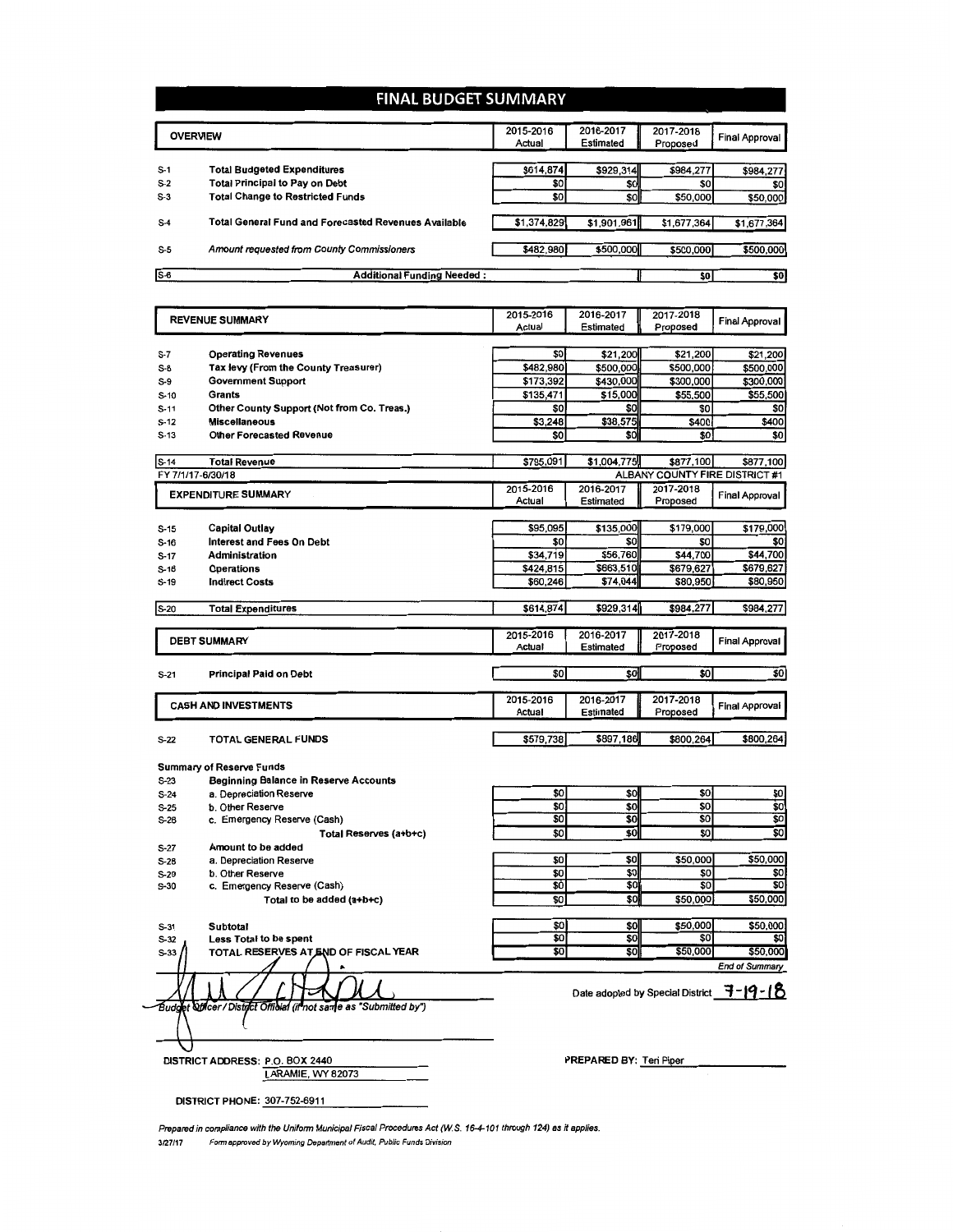# **Final Budget**

| ALBANY COUNTY FIRE DISTRICT #1 |  |
|--------------------------------|--|
| <b>NAME OF DISTRICT/BOARD</b>  |  |

FYE 6/30/2018

|           | PROPERTY TAXES AND ASSESSMENTS                 |                                           |                                               |                                                                   |                                     |                               |                                           |
|-----------|------------------------------------------------|-------------------------------------------|-----------------------------------------------|-------------------------------------------------------------------|-------------------------------------|-------------------------------|-------------------------------------------|
|           |                                                |                                           |                                               |                                                                   |                                     |                               |                                           |
|           |                                                |                                           |                                               | 2015-2016                                                         | 2016-2017                           | 2017-2018                     | Final Approval                            |
|           |                                                |                                           |                                               | Actual                                                            | Estimated                           | Proposed                      |                                           |
| $R-1$     | <b>Property Taxes and Assessments Received</b> |                                           |                                               |                                                                   |                                     |                               |                                           |
| $R - 1.1$ |                                                | Tax Levy (From the County Treasurer)      |                                               | \$482,980                                                         | \$500,000                           | \$500,000                     | \$500,000                                 |
| $R-1.2$   |                                                | Other County Support                      |                                               |                                                                   |                                     |                               |                                           |
|           | <b>FORECASTED REVENUE</b>                      |                                           |                                               |                                                                   |                                     |                               |                                           |
|           |                                                |                                           |                                               |                                                                   |                                     |                               |                                           |
|           |                                                |                                           |                                               | 2015-2016                                                         | 2016-2017                           | 2017-2018                     | <b>Final Approval</b>                     |
|           |                                                |                                           |                                               | Actual                                                            | Estimated                           | Proposed                      |                                           |
| $R-2$     | <b>Revenues from Other Governments</b>         |                                           |                                               |                                                                   |                                     |                               |                                           |
| $R - 2.1$ | State Aid                                      |                                           |                                               |                                                                   |                                     |                               |                                           |
| $R - 2.2$ |                                                | Additional County Aid (non-treasurer)     |                                               |                                                                   |                                     |                               |                                           |
| $R - 2.3$ | City (or Town) Aid                             |                                           |                                               |                                                                   |                                     |                               |                                           |
| $R - 2.4$ | Other (Specify)                                |                                           | Federal Fire Pay                              | \$173,392                                                         | \$430,000                           | \$300,000                     | \$300,000                                 |
| $R - 2.5$ |                                                | <b>Total Government Support</b>           |                                               | d: 610,092                                                        | $8\times 60000$                     |                               | <b>BASE SSCIELE GROUP</b> SECTION CONTROL |
| $R-3$     | <b>Operating Revenues</b>                      |                                           |                                               |                                                                   |                                     |                               |                                           |
| $R - 3.1$ |                                                | <b>Customer Charges</b>                   |                                               |                                                                   |                                     |                               |                                           |
| $R-3.2$   |                                                | Sales of Goods or Services                |                                               | \$0                                                               | \$21,200                            | \$21,200                      | \$21,200                                  |
| $R - 3.3$ |                                                | <b>Other Assessments</b>                  |                                               |                                                                   |                                     |                               |                                           |
| $R - 3.4$ |                                                | <b>Total Operating Revenues</b>           |                                               | 1. 200 3. 30 3. 321 200 3. 321 200 3. 321 200                     |                                     |                               |                                           |
| $R-4$     | Grants                                         |                                           |                                               |                                                                   |                                     |                               |                                           |
| $R - 4.1$ |                                                | <b>Direct Federal Grants</b>              |                                               |                                                                   |                                     |                               |                                           |
| $R - 4.2$ |                                                | <b>Federal Grants thru State Agencies</b> |                                               | \$135,471                                                         | \$15,000                            | \$55,500                      | \$55,500                                  |
| $R - 4.3$ |                                                | <b>Grants from State Agencies</b>         |                                               |                                                                   |                                     |                               |                                           |
| $R - 4.4$ | <b>Total Grants</b>                            |                                           |                                               | ww.a.s.s.e. All and salaroo <mark>3 and 555,600 metals.com</mark> |                                     |                               |                                           |
| R-5       | <b>Miscellaneous Revenue</b>                   |                                           |                                               |                                                                   |                                     |                               |                                           |
| $R - 5.1$ | Interest                                       |                                           |                                               | \$459                                                             | \$300                               | \$400                         | \$400                                     |
| $R-5.2$   | Other: Specify                                 |                                           | 2001 SPECIAL TAX                              |                                                                   | \$38,000                            |                               |                                           |
| $R - 5.3$ |                                                | Other: See Additional                     |                                               | \$2,788                                                           | <b>1241119275</b>                   | <b>Alian</b>                  |                                           |
| $R - 5.4$ |                                                | <b>Total Miscellaneous</b>                |                                               | <b>BRITISH AND SECTION</b>                                        |                                     | BERTHDAY TO RECORD TO         |                                           |
| $R - 5.5$ | <b>Total Forecasted Revenue</b>                |                                           |                                               |                                                                   | - \$312 did - \$504 775             |                               | <b>1272233777400 - 20133774100</b>        |
|           |                                                |                                           |                                               |                                                                   |                                     |                               |                                           |
| $R-6$     | <b>Other Forecasted Revenue</b>                |                                           |                                               |                                                                   |                                     |                               |                                           |
| $R-6.1$   |                                                |                                           | a. Other past due-as esti mated by Co. Treas. |                                                                   |                                     |                               |                                           |
| $R-6.2$   |                                                | b. Other forecasted revenue (specify):    |                                               |                                                                   |                                     |                               |                                           |
| $R-6.3$   |                                                |                                           |                                               |                                                                   |                                     |                               |                                           |
| $R - 6.4$ |                                                |                                           |                                               |                                                                   |                                     |                               |                                           |
| $R-6.5$   |                                                |                                           |                                               |                                                                   |                                     |                               |                                           |
| $R-6.6$   | Total Other Forecasted Revenue (a+b)           |                                           |                                               |                                                                   | <b>BALLACE SO SOLUTION SOLUTION</b> | <b>REPARTMENT OF BUILDING</b> |                                           |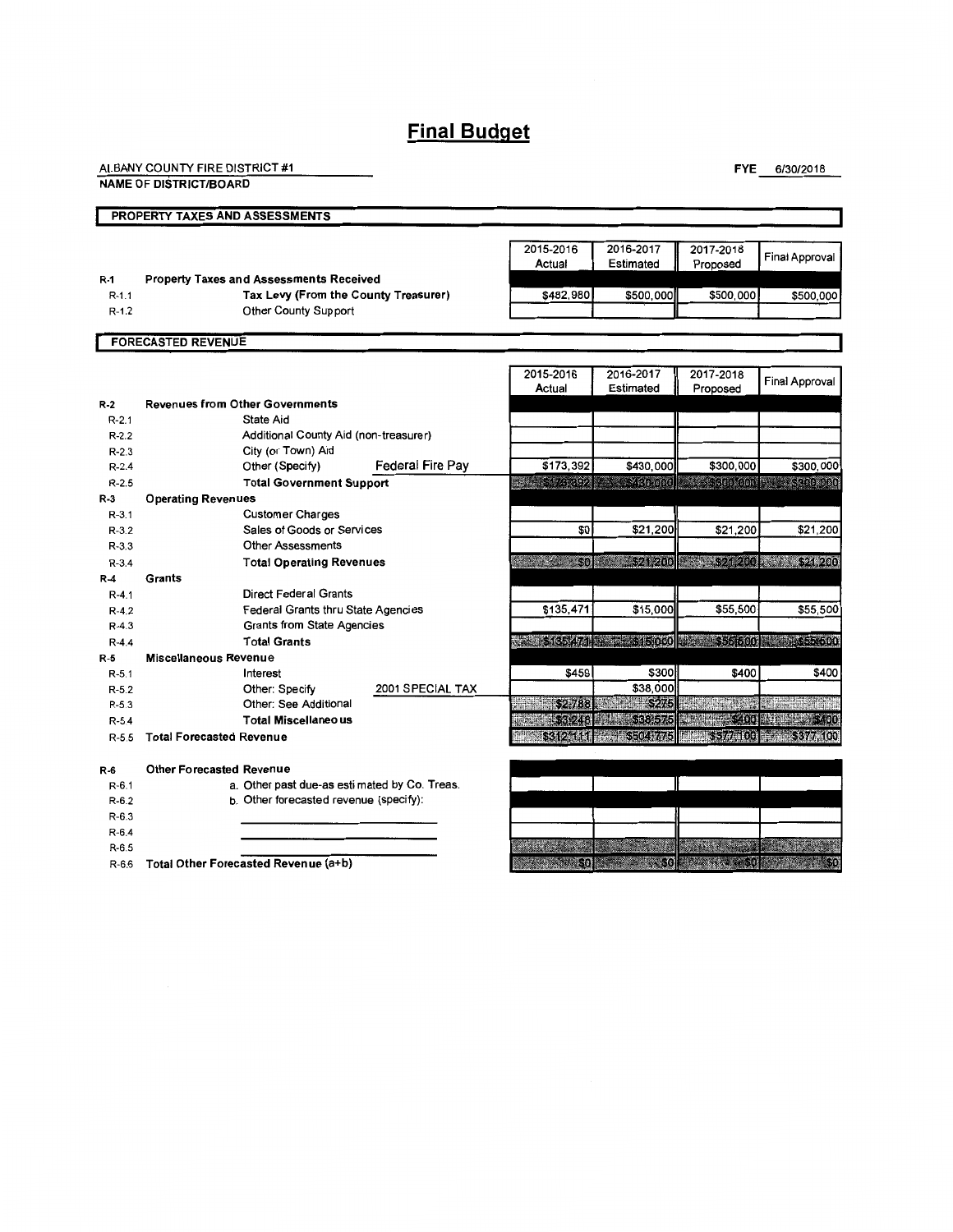#### CAPITAL OUTLAY BUDGET

| E-1       | Capital Outlay       |                              |
|-----------|----------------------|------------------------------|
| $E-1.1$   |                      | <b>Real Property</b>         |
| $E - 1.2$ |                      | Vehicles                     |
| $E - 1.3$ |                      | <b>Office Equipment</b>      |
| $E - 1.4$ |                      | Other (Specify)              |
| $E-1.5$   |                      | <b>New Stations/Upgrades</b> |
| $E-1.6$   |                      | Radio Replacement Proje      |
| $E-1.7$   |                      | see additional details       |
| $E - 1.8$ | TOTAL CAPITAL OUTLAY |                              |

| 2015-2016<br>Actual | 2016-2017<br>Estimated | 2017-2018<br>Proposed   | <b>Final Approval</b> |
|---------------------|------------------------|-------------------------|-----------------------|
|                     |                        |                         |                       |
|                     |                        |                         |                       |
| \$58,072            | \$78,000               | \$88,000                | \$88,000              |
|                     | \$1,000                | \$1,000                 | \$1,000               |
|                     |                        |                         |                       |
| \$14,809            | \$10,000               | \$40,000                | \$40,000              |
| \$22,214            | \$46,000               | \$40,000                | \$40,000              |
|                     |                        | \$10,000                | \$10,000              |
| 5356095             | <b>A KATE</b>          | <b>Stalizzed dialet</b> | \$179,000             |

#### ADMINISTRATION BUDGET

| $E-2$     | <b>Personnel Services</b>            |                                 |
|-----------|--------------------------------------|---------------------------------|
| $E - 2.1$ |                                      | Administrator                   |
| $E - 2.2$ |                                      | Secretary                       |
| $E - 2.3$ |                                      | Clerical                        |
| $E - 2.4$ |                                      | Other (Specify)                 |
| $E - 2.5$ |                                      |                                 |
| $E - 2.6$ |                                      |                                 |
| $E-2.7$   |                                      |                                 |
| $E-3$     | <b>Board Expenses</b>                |                                 |
| $E - 3.1$ |                                      | Travel                          |
| $E - 3.2$ |                                      | Mileage                         |
| $E - 3.3$ |                                      | Other (Specify)                 |
| $E - 3.4$ |                                      | <b>Election Costs</b>           |
| $E - 3.5$ |                                      | <b>Strategic Planning</b>       |
| $E - 3.6$ |                                      |                                 |
| $E-4$     | <b>Contractual Services</b>          |                                 |
| $E - 4.1$ |                                      | Legal                           |
| $E - 4.2$ |                                      | Accounting/Auditing             |
| $E - 4.3$ |                                      | Other (Specify)                 |
| $E - 4.4$ |                                      | Bookkeeping                     |
| $E-4.5$   |                                      |                                 |
| $F-46$    |                                      |                                 |
| F-5       | <b>Other Administrative Expenses</b> |                                 |
| $E - 5.1$ |                                      | <b>Office Supplies</b>          |
| $E - 5.2$ |                                      | Office equipment, rent & repair |
| $E - 5.3$ |                                      | Education                       |
| $E - 5.4$ |                                      | Registrations                   |
| $E - 5.5$ |                                      | Other (Specify)                 |
| $E - 5.6$ |                                      | <b>Bank Service Charges</b>     |
| $E - 5.7$ |                                      | <b>Background Checks</b>        |
| $E - 5.8$ |                                      |                                 |
| E-6       | TOTAL ADMINISTRATION                 |                                 |

| 2015-2016<br>Actual | 2016-2017<br>Estimated | 2017-2018<br>Proposed | <b>Final Approval</b> |
|---------------------|------------------------|-----------------------|-----------------------|
|                     |                        |                       |                       |
| \$13,592            | \$14,000               | \$14,500              | \$14,500              |
|                     |                        |                       |                       |
|                     |                        |                       |                       |
|                     |                        |                       |                       |
|                     |                        |                       |                       |
|                     |                        |                       |                       |
|                     |                        |                       |                       |
|                     |                        |                       |                       |
|                     |                        |                       |                       |
|                     |                        |                       |                       |
|                     |                        |                       |                       |
|                     |                        |                       |                       |
|                     | \$1,500                |                       |                       |
| \$1,637             |                        |                       |                       |
|                     |                        |                       |                       |
|                     |                        |                       |                       |
|                     | \$21,500               | \$10,000              | \$10,000              |
| \$8,000             | \$7,000                | \$7,000               | \$7,000               |
|                     |                        |                       |                       |
| \$8,113             | \$12,000               | \$12,000              | \$12,000              |
|                     |                        |                       |                       |
| فتعليم              |                        |                       |                       |
|                     |                        |                       |                       |
| \$3,175             | \$35                   | \$1,000               | \$1,000               |
|                     |                        |                       |                       |
|                     |                        |                       |                       |
| \$75                | \$325                  | \$100                 | \$100                 |
|                     |                        |                       |                       |
| \$50                | \$400                  | \$100                 | \$100                 |
| \$78                |                        |                       |                       |
|                     |                        |                       |                       |
|                     |                        |                       |                       |
| - 624,749           | 12556.760              | S2197700              | 644,700               |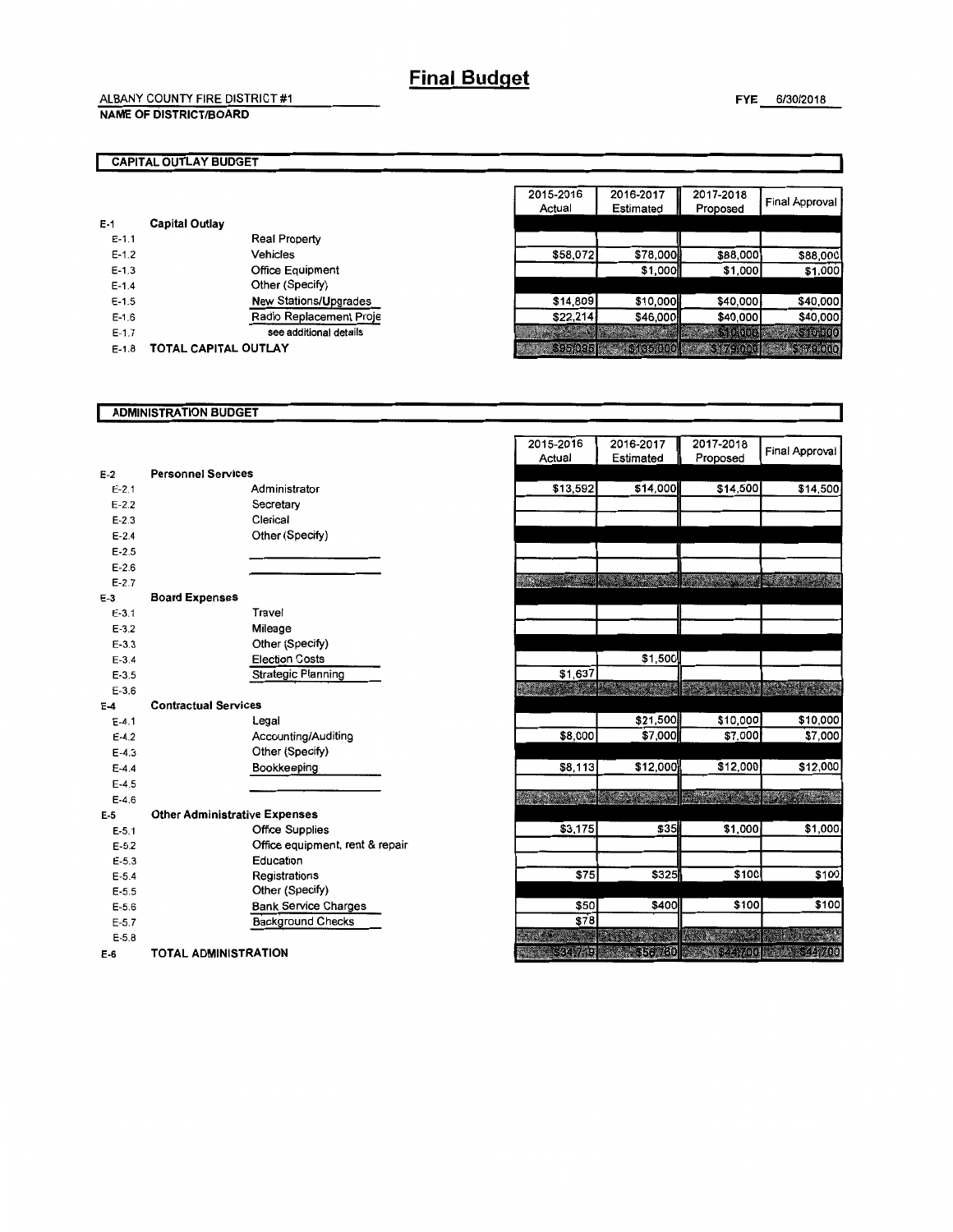# **Final Budget**

#### OPERATIONS BUDGET

| $E-7$      | <b>Personnel Services</b>              |
|------------|----------------------------------------|
| $E - 7.1$  | Wages--Operations                      |
| $E - 7.2$  | <b>Service Contracts</b>               |
| $E - 7.3$  | Other (Specify)                        |
| $E - 7.4$  |                                        |
| $E - 7.5$  |                                        |
| $E - 7.6$  |                                        |
| E-8        | Travel                                 |
| $E-8.1$    | Mileage                                |
| $E-8.2$    | Other (Specify)                        |
| $E - 8.3$  | Fuel                                   |
| $E-8.4$    | Airfare                                |
| $E-8.5$    |                                        |
| E-9        | Operating supplies (List)              |
| $E-9.1$    | PPE & Equipment                        |
| $E - 9.2$  |                                        |
| $E - 9.3$  |                                        |
| $E-9.4$    |                                        |
| $E-9.5$    |                                        |
| E-10       | Program Services (List)                |
| $E-10.1$   | Training                               |
| $E-10.2$   | Federal Fire POV                       |
| $E-10.3$   |                                        |
| $E-10.4$   |                                        |
| $E-10.5$   |                                        |
| E-11       | <b>Contractual Arrangements (List)</b> |
| $E - 11.1$ | City of Laramie                        |
| E-11.2     | <b>Emergency Reporting</b>             |
| $E - 11.3$ |                                        |
| $E-11.4$   |                                        |
| $E-11.5$   |                                        |
| $E-12$     | <b>Other operations (Specify)</b>      |
| $E-12.1$   | Dues & Subscriptions                   |
| $E-12.2$   | Meeting Legal Ads                      |
| E-12.3     | PO Box Rental                          |
| E-12.4     | Safety Deposit Box                     |
| $E-12.5$   | see additional details                 |
| E-13       | <b>TOTAL OPERATIONS</b>                |

| 2015-2016            | 2016-2017   | 2017-2018      | <b>Final Approval</b>                                                                                                 |
|----------------------|-------------|----------------|-----------------------------------------------------------------------------------------------------------------------|
| Actual               | Estimated   | Proposed       |                                                                                                                       |
|                      |             |                |                                                                                                                       |
| \$109,940            | \$300,000   | \$200,000      | \$200,000                                                                                                             |
|                      |             |                |                                                                                                                       |
|                      |             |                |                                                                                                                       |
|                      |             |                |                                                                                                                       |
|                      |             |                |                                                                                                                       |
| 5.3.3.3.3.3          |             |                |                                                                                                                       |
|                      |             |                |                                                                                                                       |
|                      |             | \$5,000        | \$5,000                                                                                                               |
|                      |             |                |                                                                                                                       |
| \$7,845              | \$9,000     | \$9,000        | \$9,000                                                                                                               |
|                      | \$1,300     |                |                                                                                                                       |
| <b>ASSESSMENT</b>    |             |                | <b>The College of the College of the College of the College of the College of the College of the College of the C</b> |
|                      |             |                |                                                                                                                       |
| \$49,442             | \$67,000    | \$105,000      | \$105,000                                                                                                             |
|                      |             |                |                                                                                                                       |
|                      |             |                |                                                                                                                       |
|                      |             | 5633           | <b>REAL PROPERTY</b>                                                                                                  |
| <b>SECTION</b>       |             |                |                                                                                                                       |
|                      |             |                |                                                                                                                       |
| \$6,783              | \$14,000    | \$14,000       | \$14,000                                                                                                              |
| \$1,502              | \$12,000    | \$6,500        | \$6,500                                                                                                               |
|                      |             |                |                                                                                                                       |
|                      |             |                | <b>Contract Contract Contract Contract</b>                                                                            |
| <b>REPAIRING</b>     |             |                |                                                                                                                       |
|                      |             | \$118,320      | \$118,320                                                                                                             |
| \$118,320<br>\$2,007 | \$118,320   |                |                                                                                                                       |
|                      | \$2,007     | \$2,007        | \$2,007                                                                                                               |
|                      |             |                |                                                                                                                       |
| <b>Service</b>       |             | $\mathbb{R}^n$ | e e provi                                                                                                             |
|                      |             |                |                                                                                                                       |
| \$581                | \$161       | \$175          | \$175                                                                                                                 |
| \$499                | \$600       | \$500          | \$500                                                                                                                 |
| \$50                 | \$102       | \$105          | \$105                                                                                                                 |
| \$20                 | \$20        | \$20           | \$20                                                                                                                  |
| 124327               | \$139,000   | 2 524 9 6 0 6  | <b>COND</b>                                                                                                           |
| 424 515              | $-5663,510$ | \$679.627      | 3049627                                                                                                               |
|                      |             |                |                                                                                                                       |

FYE 6/30/2016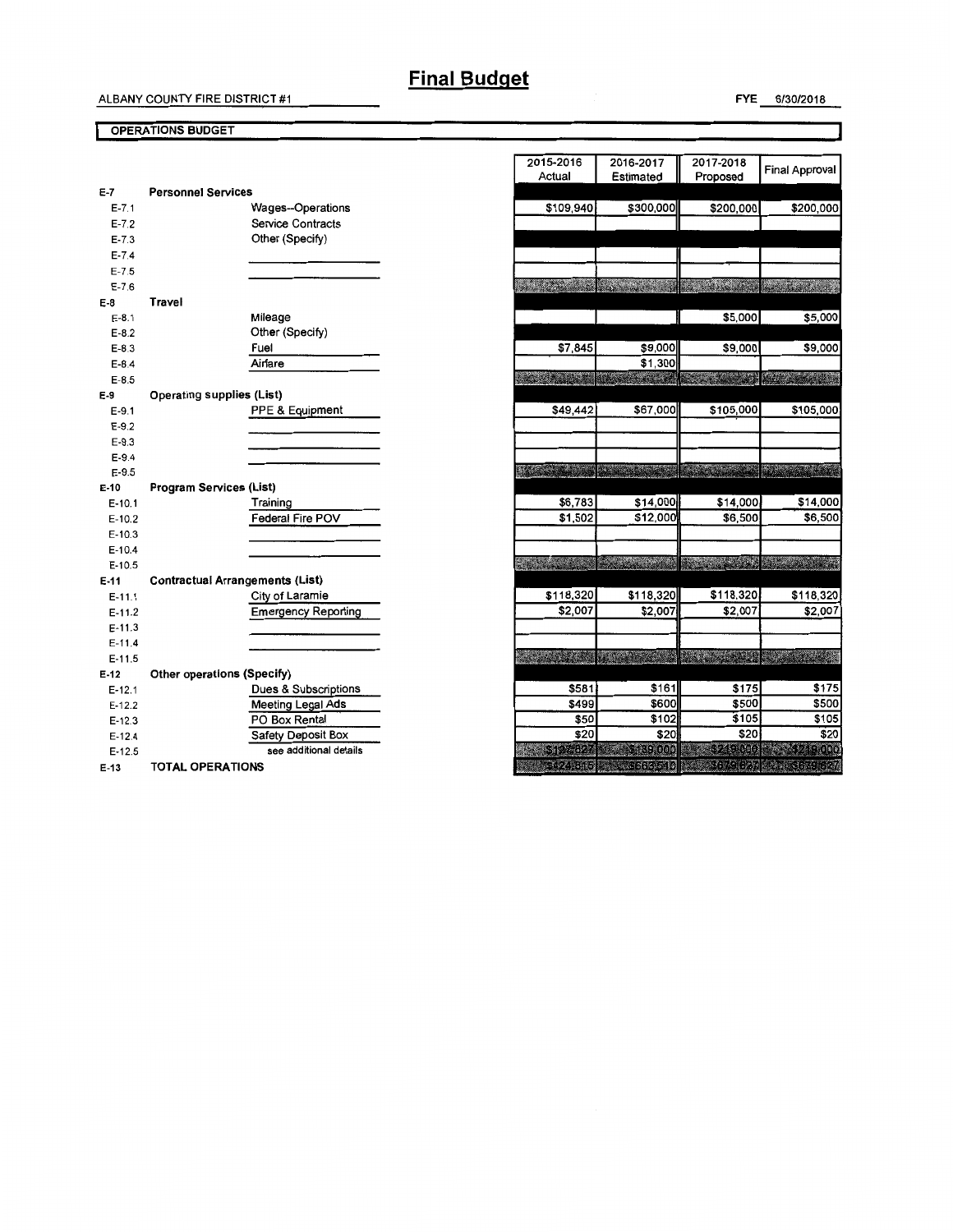# **Final Budget**

## FYE 6/30/2018

#### INDIRECT COSTS BUDGET

| E-14       | Insurance                    |                               |
|------------|------------------------------|-------------------------------|
| $E - 14.1$ |                              | Liability                     |
| $F-14.2$   |                              | <b>Buildings and vehicles</b> |
| $E - 14.3$ |                              | Equipment                     |
| $E-14.4$   |                              | Other (Specify)               |
| $E-14.5$   |                              | <b>Fire Suppression Acct</b>  |
| $E-14.6$   |                              | Surety Bond                   |
| $E-14.7$   |                              |                               |
| $E-15$     | Indirect payroll costs:      |                               |
| $E-15.1$   |                              | FICA (Social Security) taxes  |
| $F-15.2$   |                              | <b>Workers Compensation</b>   |
| $E-15.3$   |                              | Unemployment Taxes            |
| $E-15.4$   |                              | Retirement                    |
| $E-15.5$   |                              | Health Insurance              |
| $F-15.6$   |                              | Other (Specify)               |
| $E-15.7$   |                              |                               |
| $E-15.8$   |                              |                               |
| $E-15.9$   |                              |                               |
| $E-16$     | <b>Depreciation Expenses</b> |                               |
| E-17       | <b>TOTAL INDIRECT COSTS</b>  |                               |

| 2015-2016<br>Actual | 2016-2017<br>Estimated | 2017-2018<br>Proposed | <b>Final Approval</b> |
|---------------------|------------------------|-----------------------|-----------------------|
|                     |                        |                       |                       |
| \$1,243             | \$1,417                | \$1,500               | \$1,500               |
| \$20,783            | \$14,106               | \$25,000              | \$25,000              |
|                     |                        |                       |                       |
|                     |                        |                       |                       |
| \$7,484             | \$7,550                | \$7,550               | \$7,550               |
| \$581               | \$821                  | \$900                 | \$900                 |
|                     |                        |                       |                       |
|                     |                        |                       |                       |
| \$8,511             | \$22,000               | \$15,000              | \$15,000              |
| \$17,319            | \$25,000               | \$25,000              | \$25,000              |
|                     |                        |                       |                       |
| \$4,325             | \$3,150                | \$6,000               | \$6,000               |
|                     |                        |                       |                       |
|                     |                        |                       |                       |
|                     |                        |                       |                       |
|                     |                        |                       |                       |
|                     |                        |                       |                       |
|                     |                        |                       |                       |
| <b>S60 246</b>      | \$74,044               |                       | \$80,050 3.380,950    |

#### DEBT SERVICE BUDGET

| $D-1$   | <b>Debt Service</b>       |                 |
|---------|---------------------------|-----------------|
| $D-1.1$ |                           | Principal       |
| $D-1.2$ |                           | <b>Interest</b> |
| $D-1.3$ |                           | Fees            |
| $D-2$   | <b>TOTAL DEBT SERVICE</b> |                 |

| 2015-2016<br>Actual | 2016-2017<br>Estimated | 2017-2018<br>Proposed | <b>Final Approval</b> |
|---------------------|------------------------|-----------------------|-----------------------|
|                     |                        |                       |                       |
|                     |                        |                       |                       |
|                     |                        |                       |                       |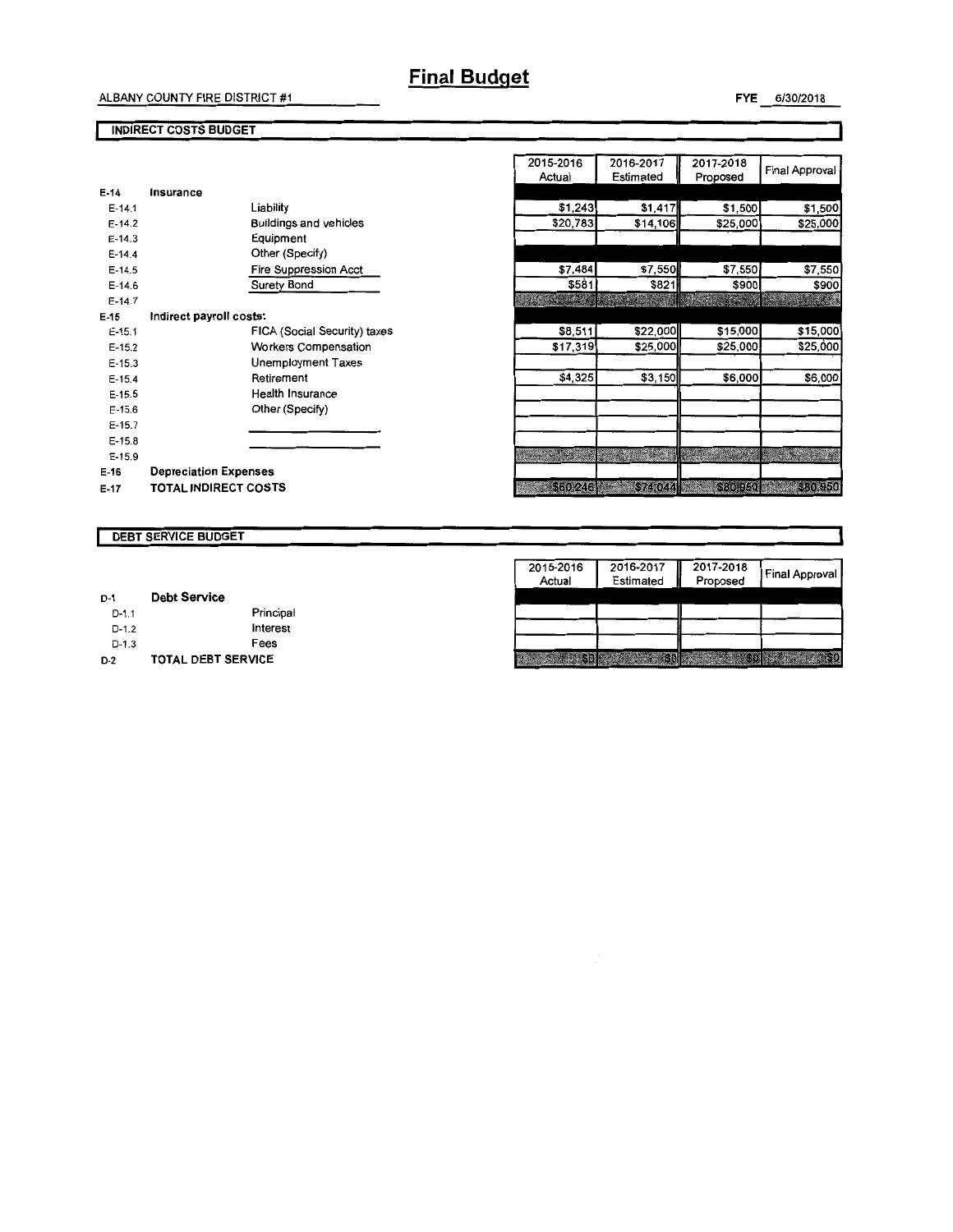ALBANY COUNTY FIRE DISTRICT #1

NAME OF DISTRICT/BOARD

#### GENERAL FUNDS

- C-1 C-1.1 Balances at Beginning of Fiscal Year General Fund Checking Account Balance
	- C-1.2 Savings and Investments Account Balance
	- C-1.3 General Fund CD Balance
	- C-1.4 All Other Funds
	- C-1.5 Reserves (From Below)
	- C-1.6 Total Estimated Cash and Investments on Hand

#### C-2 General Fund Reductions:

- C-2.1 a. Unpaid bills at FYE
- C-2.2 b. Reserves
- C-2.3 Total Deductions (a+b)
- C-2.4 Estimated Non-Restricted Funds Available

| <b>Final Approval</b> | 2017-2018 | 2016-2017 | 2015-2016       |
|-----------------------|-----------|-----------|-----------------|
|                       | Proposed  | Estimated | Actual          |
| \$549,906             | \$549,906 | \$646.891 | \$329,631       |
| \$250,358             | \$250,358 | \$250,295 | \$250,107       |
|                       |           |           |                 |
|                       |           |           |                 |
| \$50,000              | \$50,0001 |           | 50 <sub>0</sub> |
| <b>CC S850 264</b>    | 88860.262 | 5897 186  | 8579 768        |

| \$7,936        | $-$1,801$ | $-$ \$203        | -203 |
|----------------|-----------|------------------|------|
|                |           | <b>Matements</b> |      |
|                |           |                  |      |
| <b>VEHICLE</b> |           |                  |      |

#### DEPRECIATION RESERVE (CAPITAL OUTLAY- REPLACEMENT) 2015-2016 2016-2017 2017-2018 **Final Approval** C-3 3<br>C-3.1 Beginning Balance in Reserve Account (end of previous year)<br>C-3.2 Date of Reserve Approval in Minutes: Estimated Proposed 330 C-3.3 Amount to be added to the reserve  $$50,000$ \$50,000 C-3.4 Date of Reserve Approval in Minutes: **MAKES SOF BELLEVING THE SECOND LESS SECTION** C-3.5 SUB-TOTAL C-3.6 Identify the amount to be spent from "Reserve for Capital Outlay" C-3.7 a.--------- C-3.7 **a.**<br>
C-3.8 **b.**<br>
C-3.9 **c.** C-3.8 b.<br>
C-3.9 c.<br>
C-3.10 Date of Reserve Approval in Minutes: C-3.11 TOTAL CAPITAL OUTLAY (a+b+c)  $-306$  $6.66$ C-3.12 Balance to be retained in Depreciation Reserve Account  $-50$  $$0$  $$50000$ \$50,000

#### OTHER RESTRICTED FUND BALANCES • RESERVE (LEGALLY ENFORCED)

|          |                                                             | 2015-2016 | 2016-2017 | 2017-2018 | Final Approval |
|----------|-------------------------------------------------------------|-----------|-----------|-----------|----------------|
| $C-4$    |                                                             | Actual    | Estimated | Proposed  |                |
| $C-4.1$  | Beginning Balance in Reserve Account (end of previous year) |           |           |           |                |
| $C-4.2$  | Date of Reserve Approval in Minutes:                        |           |           |           |                |
| $C-4.3$  | Amount to be added to the reserve                           |           |           |           |                |
| $C-4.4$  | Date of Reserve Approval in Minutes:                        |           |           |           |                |
| $C-4.5$  | SUB-TOTAL                                                   |           |           |           |                |
| $C-4.6$  | Identify the amount and project to be spent from "Other     |           |           |           |                |
| $C-4.7$  | а.                                                          |           |           |           |                |
| $C-4.8$  | b.                                                          |           |           |           |                |
| $C-4.9$  |                                                             |           |           |           |                |
| $C-4.10$ | Date of Reserve Approval in Minutes:                        |           |           |           |                |
| $C-4.11$ | TOTAL OTHER RESERVE OUTLAY (a+b+c)                          |           |           |           |                |
| $C-4.12$ | Balance to be retained in Other Reserve Account             |           |           |           |                |

|           | <b>ASSIGNED FUND BALANCE (EMERGENCY RESERVE - NOT COMMITTED)</b> |           |                     |           |                       |
|-----------|------------------------------------------------------------------|-----------|---------------------|-----------|-----------------------|
|           |                                                                  |           |                     |           |                       |
|           |                                                                  | 2015-2016 | 2016-2017           | 2017-2018 | <b>Final Approval</b> |
| $C-5$     |                                                                  | Actual    | Estimated           | Proposed  |                       |
| $C - 5.1$ | Beginning Balance in Reserve Account (end of previous year)      |           | <b>CONSTRUCTION</b> |           |                       |
| $C - 5.2$ | Date of Reserve Approval in Minutes:                             |           |                     |           |                       |
| $C-5.3$   | Amount to be added to the reserve                                |           |                     |           |                       |
| $C - 5.4$ | Date of Reserve Approval in Minutes:                             |           |                     |           |                       |
| $C-5.5$   | SUB-TOTAL                                                        |           |                     |           |                       |
| $C-5.6$   | Amount to be spent from Emergency Reserve (Cash)                 |           |                     |           |                       |
| $C - 5.7$ | Date of Reserve Approval in Minutes:                             |           |                     |           |                       |
| $C - 5.8$ | Balance to be retained in Assigned Fund Balance                  |           |                     |           |                       |
| $C-5.9$   | TOTAL TO BE SPENT                                                |           |                     |           |                       |